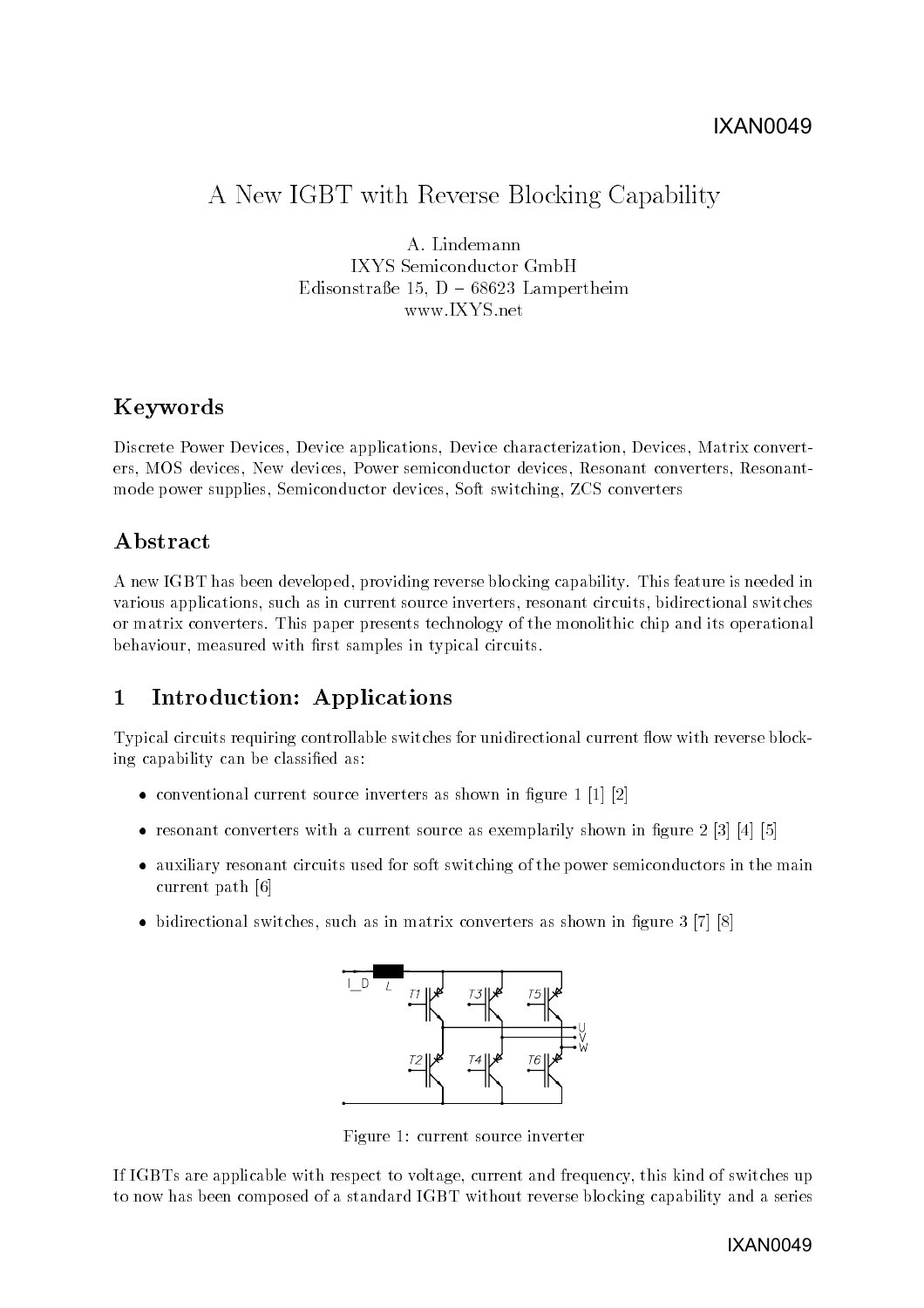

Figure 2: resonant circuit for induction heating



Figure 3: matrix converter with bidirectional switches

diode. Compared to that, a monolithic solution would offer benefits such as less conduction losses, lower space requirements and cost.

An IGBT with reverse blocking capability has now been developed: After a brief explanation of its chip technology in section 2, the operational behaviour is documented in section 3.

## 2 Chip Technology

Figure 4 (right) displays a schematic cross section of the reverse blocking IGBT chip. Cell structure as drawn will continue to the left, while the chip edge with the guard rings for junction termination is shown on the right. Geometry basically corresponds to NPT IGBTs' as depicted in figure 4 (left) [9] [10]. An NPT IGBT is not capable to block a significant negative collector-emitter voltage: The lower  $p+u$  - function would deplete within the chip, however break through at the edges without field stop. This constraint is overcome using the technique of isolation diffusion which is known from the production of thyristor chips: It permits to fold up the reverse blocking IGBTs' lower  $p^+$  layer at the chip edge as shown in figure 4 (right). This way, the  $p+m$  -quiliction remains within the chip, ending below the isolating top oxide layer. The junction  $-$  which is part of the IGBT anyway  $-$  is thus properly terminated and capable to block reverse voltages like a  $p-n$  diode. This measure does not change the structure within the active volume of the chip; it thus can be expected that  $-$  besides the fact that it is capable to block reverse voltages  $-$  the reverse blocking IGBT will exhibit an operational behaviour like a normal NPT IGBT.

The symbol in the right of figure 4 is proposed to represent the reverse blocking IGBT; it shows the diode on collector side in the chip structure. Measurements for characterization as described in the following have been taken with the TO247 packaged type IXRH50N120, being designed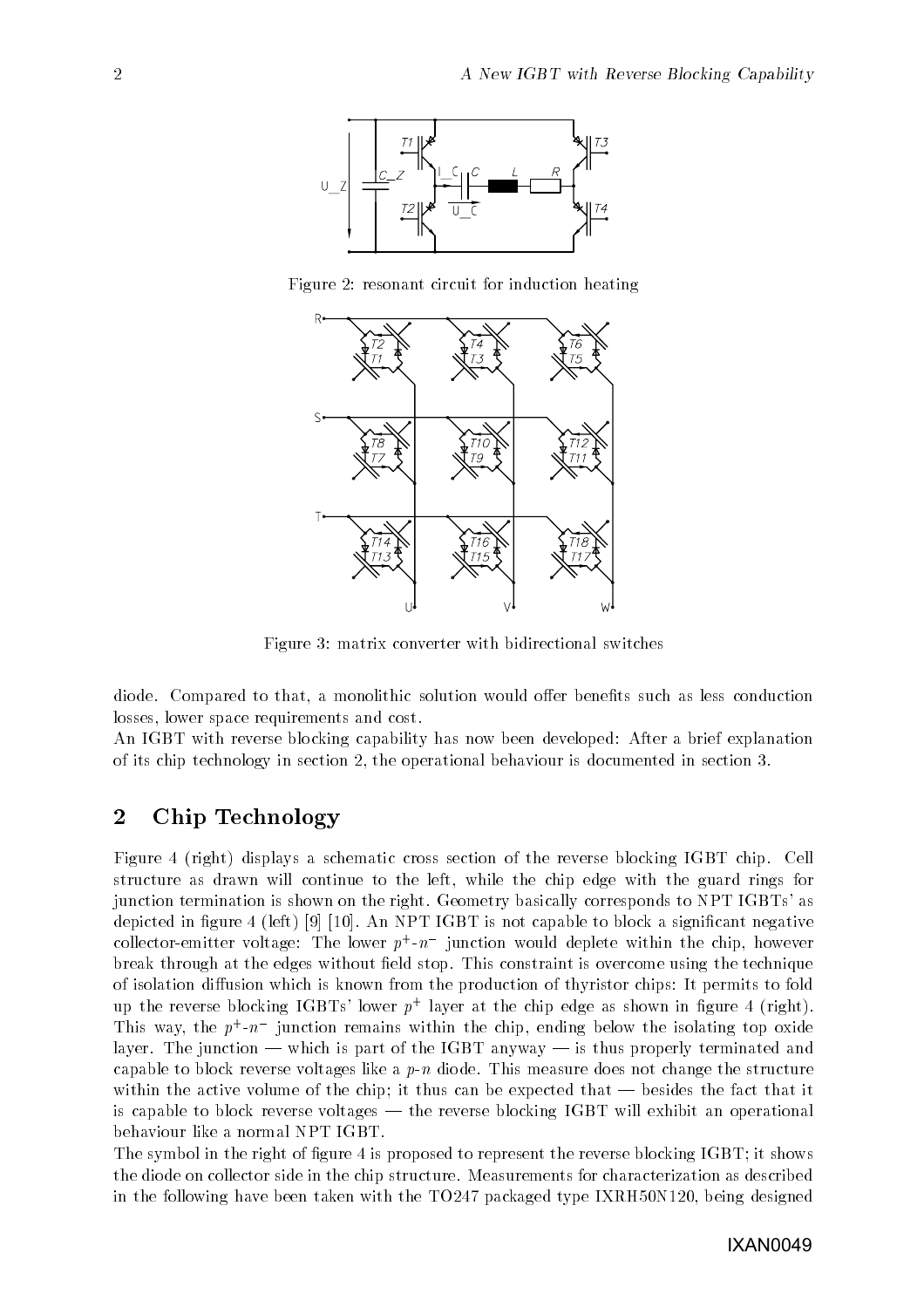

Figure 4: chip structure of and symbol used for NPT IGBT (left) and reverse blocking IGBT (right)

for 1200V bidirectional blocking voltage.

## Electrical Characteristics

#### 3.1 Forward Characteristics

The measurements performed confirm the physical expectation that the characteristics of the reverse blocking IGBT and of standard NPT IGBTs correspond to each other with respect to conduction of a collector current  $I_C \gg 0$ , to blocking a collector-emitter voltage  $U_{CE} \gg 0$  and to the transitions between these states:

Figure 5 shows the forward characteristics — collector current  $I_C$  versus saturation voltage  $U_{CEsat}$  at various gate-emitter voltages  $U_{GE}$  and two temperatures. Please note that the saturation voltage is lower than could be achieved with a comparable series connection of a 1200V-IGBT and diode. As desirable for parallel connection, the temperature coefficient of saturation voltage is positive. The corresponding transfer characteristics  $-$  collector current  $I_C$  versus gate-emitter voltage  $U_{GE}$  — is depicted in figure 6.



Figure 5: typical collector current versus saturation voltage at room temperature (left) and elevated temperature (right)

#### IXAN0049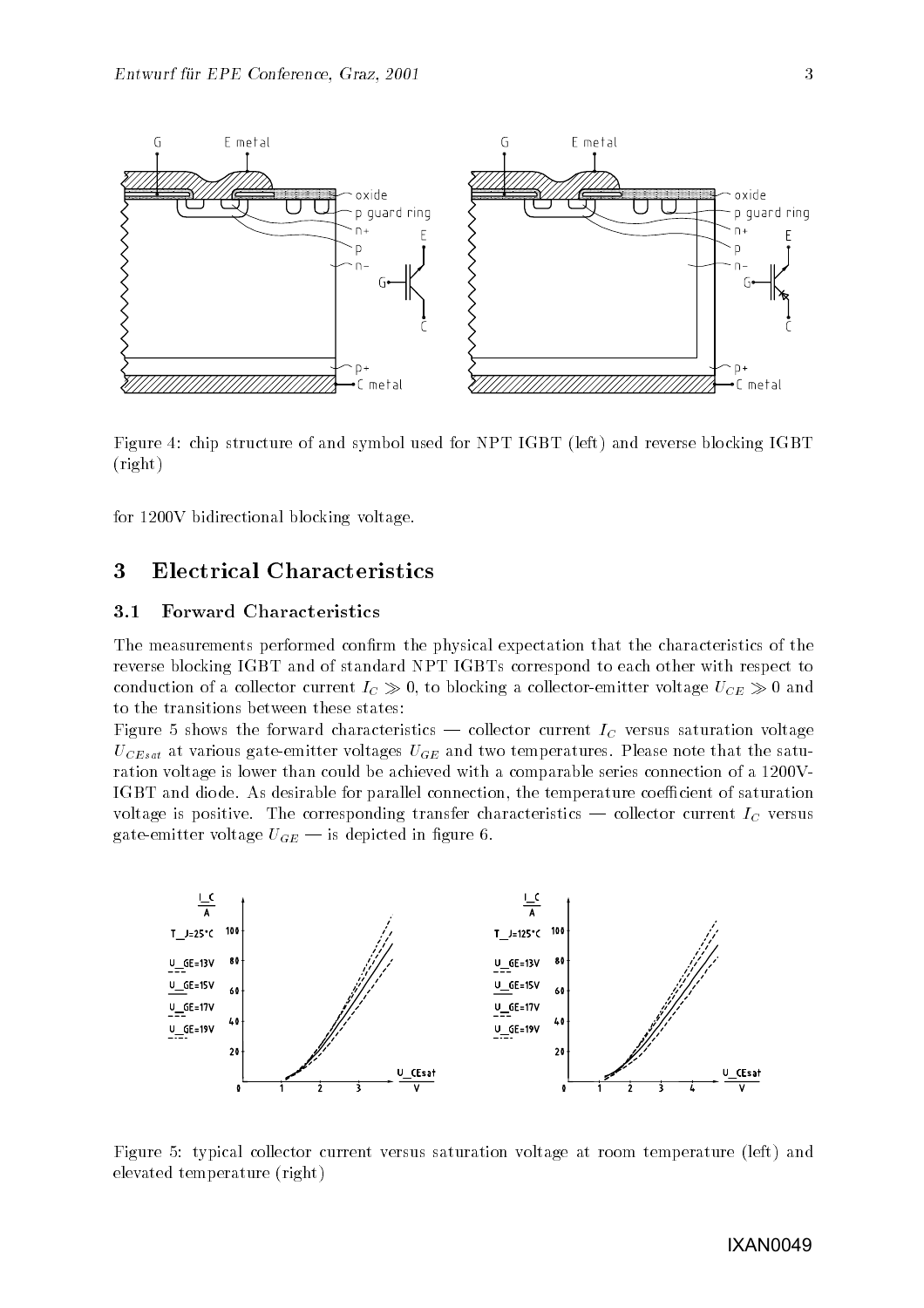

Figure 6: typical transfer characteristics at room temperature and elevated temperature

The topology for the evaluation of switching behaviour with inductive load is shown on the left in figure 7, a measured turn off waveform on the right. The characteristic values determined in this experimental setup are summed up in table 1.



Figure 7: switching behaviour  $-$  turn off in hard switched chopper circuit

Table 1: typical switching behaviour with inductive load at  $U_{CE} = 500V$ ,  $I_C = 40A$ ,  $U_{GE} = 15V \leftrightarrow 0V$ ,  $R_G = 22M$ ,  $I_J = 125$  C

|  | $t_{d,on}$ = 80ns |  | $t_{d,off}$ = 380ns |
|--|-------------------|--|---------------------|
|  | $t_r = 100ns$     |  | $t_f = 75ns$        |
|  | $E_{on}$ = 3,6mJ  |  | $E_{off}$ = 2,1mJ   |

#### 3.2 Reverse Characteristics

Measurements in two experimental setups have been taken, being representative for the circuits requiring reverse blocking capability mentioned in section 1: The functionality as "controlled diode" of  $T_1$  in figure 8 is comparable to operation in hard switched current source inverters or matrix converters, while the controlled oscillator in figure 9 contains a bidirectional switch and may represent the group of resonant circuits.

The reverse recovery of the IGBT's intrinsic series diode is shown in figure 8:  $T_1$ , being forward biased with a gate voltage  $U_{GE} = 15V$ , initially is conducting a free wheeling current  $I_c > 0$ , driven by the inductor L, while  $T_2$  is in the off state. When  $T_2$  is turned on again, the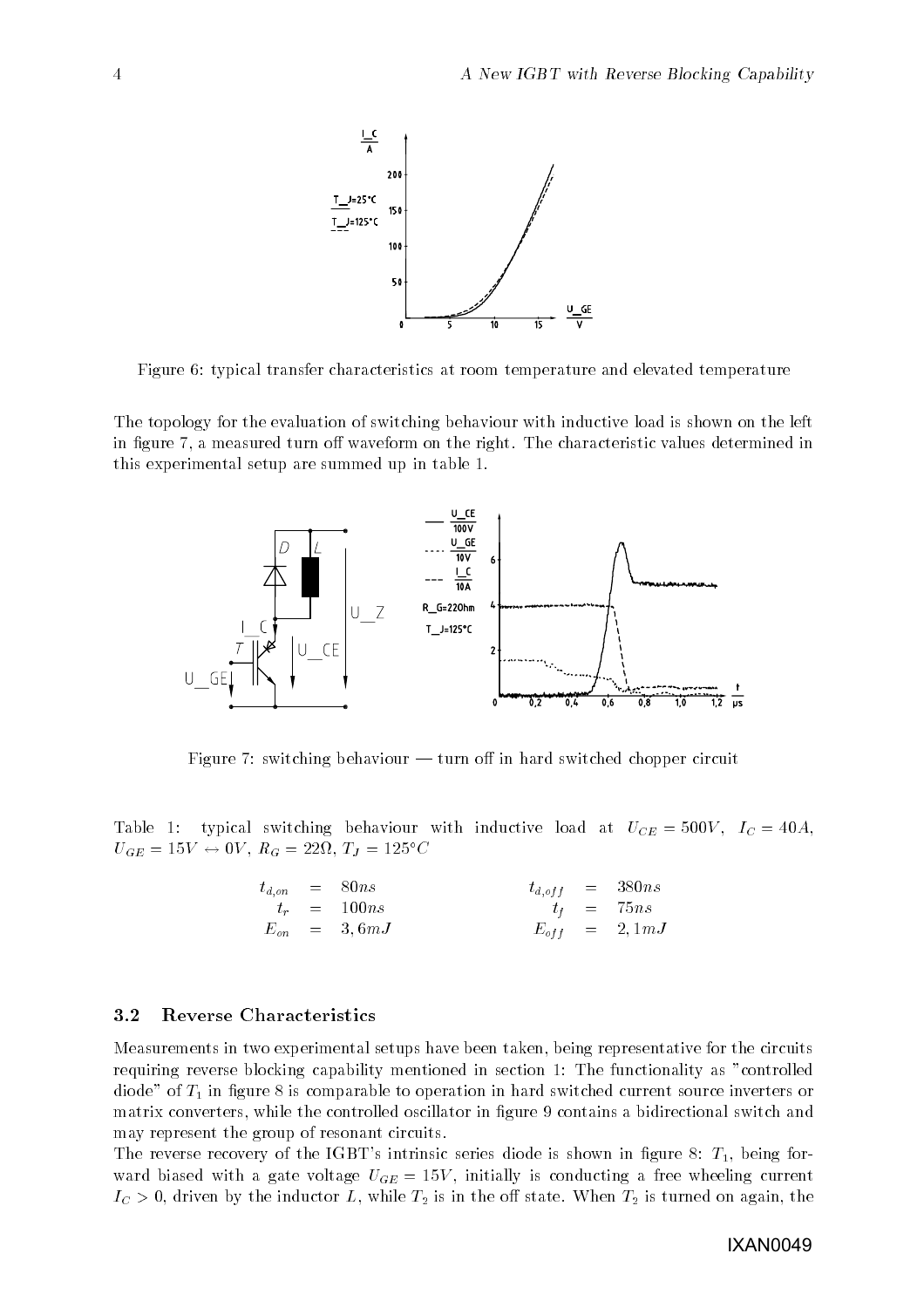

Figure 8: switching behaviour  $-$  turn off of the reverse blocking IGBT used as "controlled diode" in a chopper circuit



Figure 9: waveforms in a resonant circuit controlled by a bidirectional switch consisting of two reverse blocking IGBTs

inductor current commutates to  $T_2$  and  $T_1$  blocks the voltage of DC link in reverse direction  $U_{CE} \approx -U_Z < 0$ . The positive gate voltage  $U_{GE}$  being still applied in the channel region of  $T_1$ does not prevent the  $p-n$  junction on collector side to deplete, as can be expected based on the chip structure explained in section 2. The turn off behaviour of the reverse blocking IGBT against negative voltage obviously corresponds to the reverse recovery of a normal  $p$ -n diode. Turn off is very soft, leading to smooth waveforms with a minor voltage overshoot. Switching speed is higher than of mains rectifier diodes, which is sufficient for many of the aforementioned typical applications. It however may be sub ject of further optimization in the course of chip development.

The operational behaviour of the oscillator in figure 9 can be calculated to be

$$
i_L(t) = U_{C0} \cdot \sqrt{\frac{C}{L}} \cdot \sin \frac{t - t_0}{\sqrt{L \cdot C}}
$$
\n
$$
\tag{1}
$$

$$
u_C(t) = U_{C0} \cdot \cos \frac{t - t_0}{\sqrt{L \cdot C}}
$$
\n
$$
\tag{2}
$$

for  $t \geq t_0$  with the boundary conditions

$$
u_C(t_0) = U_{C0} \text{ and } i_L(t_0) = 0 \tag{3}
$$

neclecting all losses and provided that the respective transistor in the current path is turned on: A positive current flow  $i_L > 0$  is possible when  $T_1$  is turned on, and a negative  $i_L < 0$  with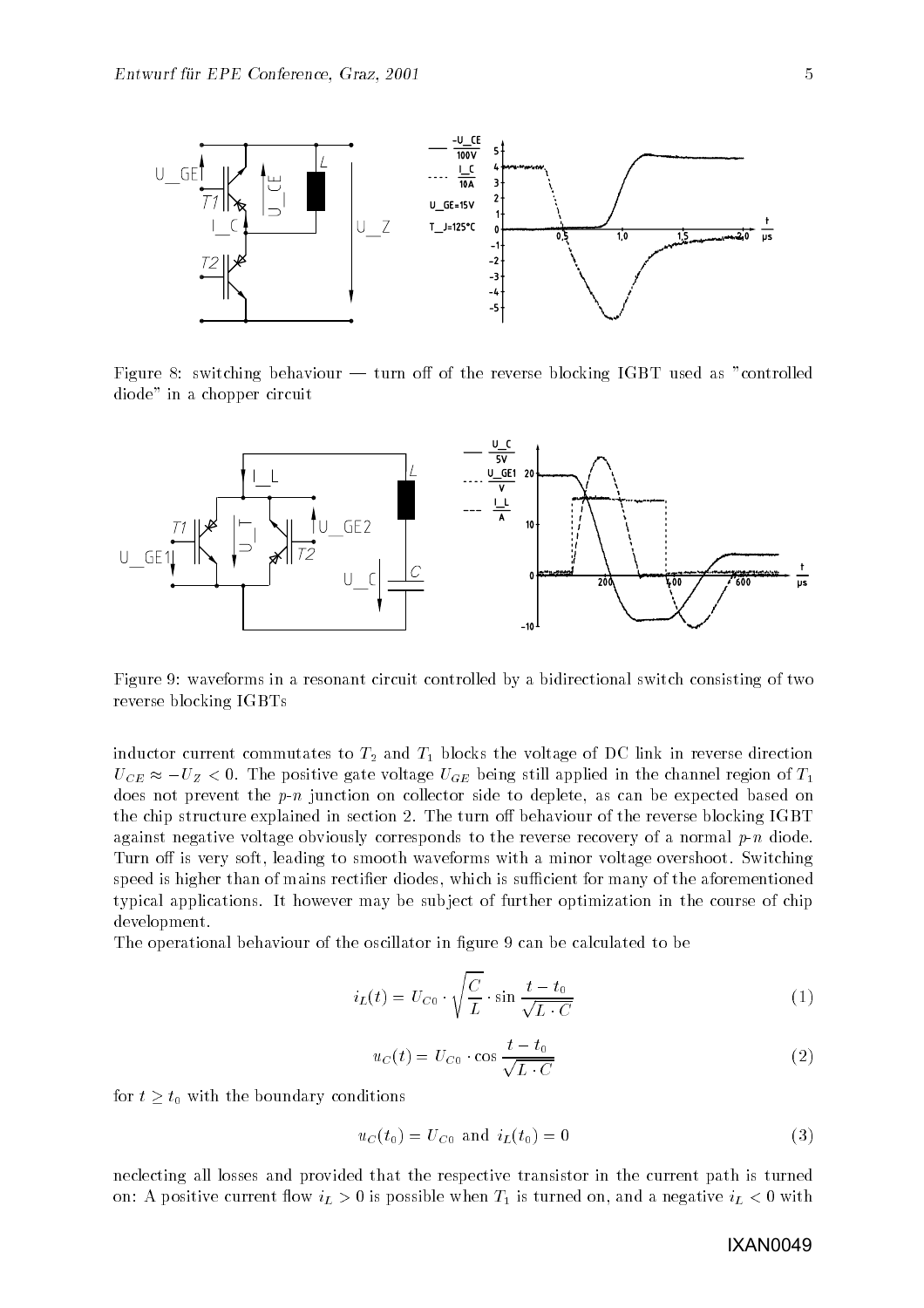$T_2$  being turned on. With the components used  $L = 180 \mu H$ ,  $C = 20 \mu F$  and the initial value  $U_{C0} = 100V$ , the current amplitude according to equation 1 will be

$$
\hat{I}_L = U_{C0} \cdot \sqrt{\frac{C}{L}} \approx 33A \tag{4}
$$

and the duration of a halfvave of voltage and current according to equations 1 and 2

$$
\frac{T}{2} = \pi \cdot \sqrt{L \cdot C} \approx 190 \mu s \tag{5}
$$

which is in good accordance with the measured wafeforms in figure 9:  $T_1$  has been turned on for  $270\mu s > \frac{1}{2}$ . This first makes the capacitor voltage change polarity, however with some voltage drop due to losses during damped sinusoidal current how for  $\frac{1}{n}$ ; afterwards capacitor voltage remains constant and inductor current zero, because T1 blocks reverse voltage and T2 is still o. With  $T_1$  being turned off and  $T_2$  on, the inverse halfwave of the oscillation is triggered. Thus the bidirectional switch consisting of antiparallel reverse blocking IGBTs controls the oscillator in the expected way. In this application the IGBT is zero current soft switched; reverse blocking capability is required, but no reverse recovery occurs.

### 4 Conclusion

A new NPT IGBT has been developed: Besides the typical characteristics of an IGBT, it provides reverse blocking capability due to a modied chip structure. Measurement results document its operational behaviour under standard conditions and making use of the feature of reverse blocking capability. The new component is expected to contribute to progress in the development of current source inverters, bidirectional power electronic switches, matrix and resonant converters.

### References

- [1] A. Rafoth, D. Machost, J. Petzoldt, A. Schluß: Generation of Harmonics in Voltage- and Current-Source Rectiers; EPE conference, Lausanne, 1999
- [2] P. Puttonen, M. Salo, J. Mokka, H. Tuusa: A Current-Source PWM-Converter for Variable Speed Wind Energy Drive; PCIM conference, Nürnberg, 1999
- [3] M. López, L. García de Vicuña, M. Castilla, J. Matas: An AC-DC Converter with High Quality Input Waveforms and Very Low Switching Losses; EPE conference, Trondheim, 1997
- [4] M. Ishibashi, Y. Konishi, S. Mobin, H. Ogiwara, M. Nakaoka: Three Phase Current Source Soft Switching PWM Converter with a Single Resonant DC Link Snubber; EPE conference, Lausanne, 1999
- [5] E. J. Dede, J. M. Espí, V. Esteve, J. Jordán, S. Casans: Trends in Converters for Induction Heating Applications; PCIM conference, Nürnberg, 1999
- [6] S. P. Wang, M. Nakaoka, K. Izaki, I. Hirota, H. Yamashita, H. Omori: Soft Switched PWM High-Frequency Load-Resonant Inverter with Power Factor Correction for Induction Heating Cooking Appliance; EPE conference, Trondheim, 1997
- [7] R. Cittadini, J.-J. Huselstein, C. Glaize: A Matrix Converter Switching Controller for Low Losses Operation Without Snubber Circuits; EPE conference, Trondheim, 1997